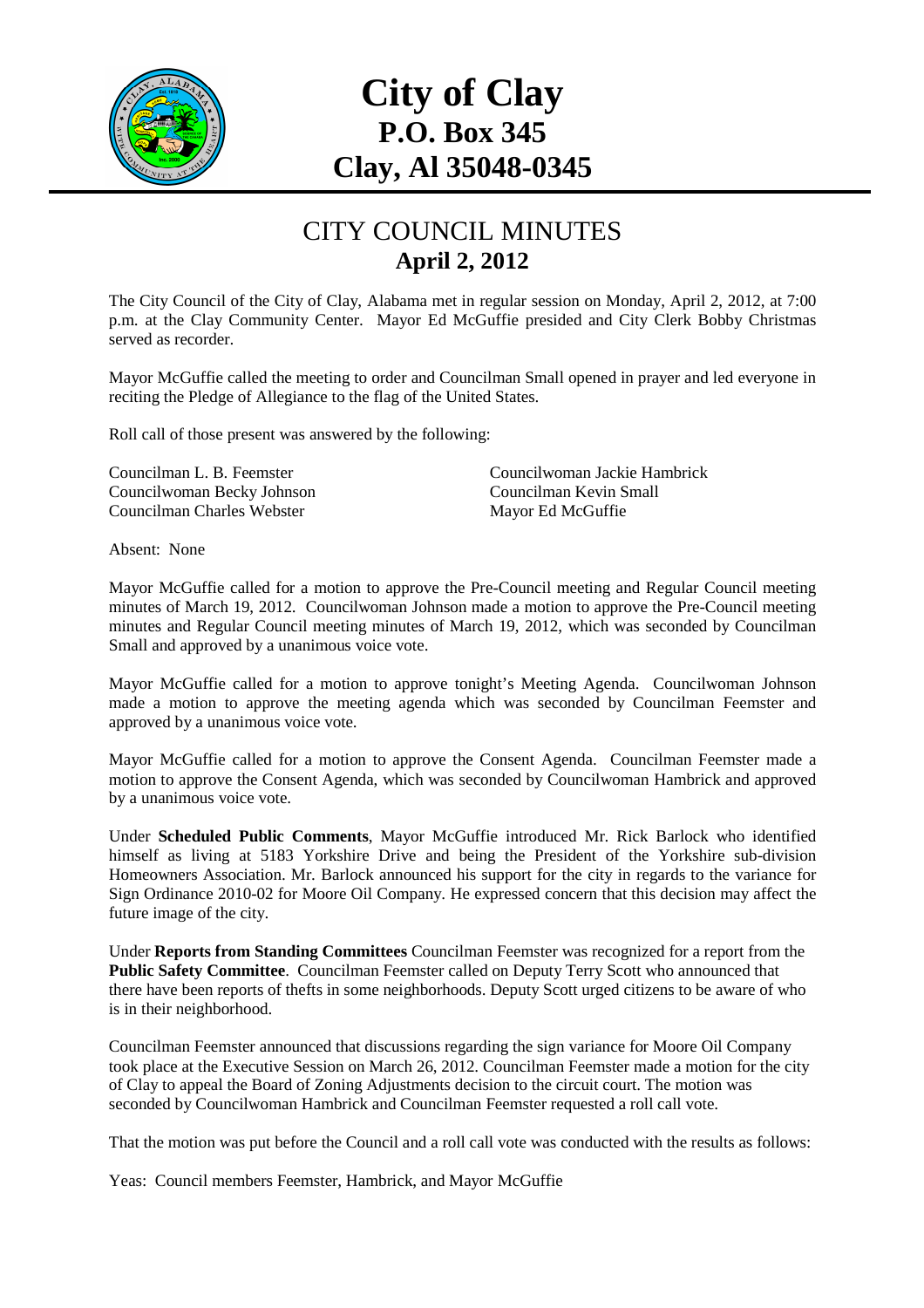

## **CITY OF CLAY CITY COUNCIL MINUTES April 2, 2012**

Nays: Council members Johnson, Small and Webster

The motion failed due to the lack of a majority vote.

Councilwoman Hambrick was recognized for a report from the **Committee on Community Development, Environmental, Historical, Library and Seniors.** Councilwoman Hambrick announced that the Easter egg hunt at the Library on Saturday, March 31, was a big success. She also reminded everyone about Clay Historical Society's plan for a dedication of the Wear Cemetery Fence in June 2012.

Under **Committee on Annexation, Business, Census, Planning & Zoning and Schools**, Councilwoman Johnson discussed the following items: (1) April is National Autism awareness Month; (2) The next School Committee Meeting will include planning for the next school year; (3) Clay Chalkville Middle School will host a golf tournament on April 15 and the entry fee is \$75.00; (4) Clay May Days will be held on May 19; (5) the Mayor's Prayer Breakfast will be held May 3 at the Community Center; and (6) Councilwoman Johnson made a motion for the City to sponsor 2 holes at the cost of \$200.00 for the Christina Heichelbech Memorial Scholarship Golf Tournament which was seconded by Councilwoman Hambrick and approved by a unanimous voice vote.

Under **Committee on Building Inspections, Sanitation, Streets and Utilities** Councilman Kevin Small announced that he was proud of all the employees and volunteers working on tornado cleanup and that the City is preparing itself for the work to be completed when the volunteers stop coming in.

Councilman Small made a motion to purchase a 2006 International truck for \$49,500 which was seconded by Councilwoman Johnson and approved by a unanimous voice vote. Later Councilman Small amended this motion to include the cost of the truck would be paid from the 4 and 5 cent Gas Fund which was seconded by Councilwoman Johnson and approved by a unanimous voice vote.

Councilman Small also made a motion to purchase a 1990 International truck for \$12,000.00 which was seconded by Councilwoman Johnson and approved by a unanimous voice vote. Later Councilman Small amended this motion to include the cost of the truck would be paid from the 4 and 5 cent Gas Fund which was seconded by Councilwoman Johnson and approved by a unanimous voice vote.

Councilman Small discussed the renovations necessary to move in to the New City Hall. Councilman Small made a motion to set aside \$150,000.00 for the new building, which was seconded by Councilwoman Johnson and approved by a unanimous voice vote.

Councilman Webster was recognized for a report from the **Committee on Parks and Recreation**. He announced that Opening Day was held at the ball park on Saturday March 31. He announced that he is talking to the state Fish and Game Commission to stock fish for the fishing rodeo. He observed that a lot of dogs are at Cosby Lake and has talked to Ben Thackerson, Park Board Chairman, about a dog park. He stated the Park Board would discuss a dog park for Cosby Lake.

Councilman Webster announced the Park Board Recommendation to hire a Park Superintendent. Councilman Webster made a motion to move forward to hire a Park Superintendent which was seconded by Councilwoman Hambrick and approved by a unanimous voice vote.

Under **Reading of Petitions, Applications, Complaints, Appeals, Communications, etc**. there was nothing to report.

Under the **City Clerk's Report**, City Clerk Bobby Christmas reported the account balances in the 4 & 5 Cent Gasoline Fund =  $$103,714.77$ ; 7 Cent Gasoline Fund =  $$120,410.42$ ; Capital Improvement Fund =